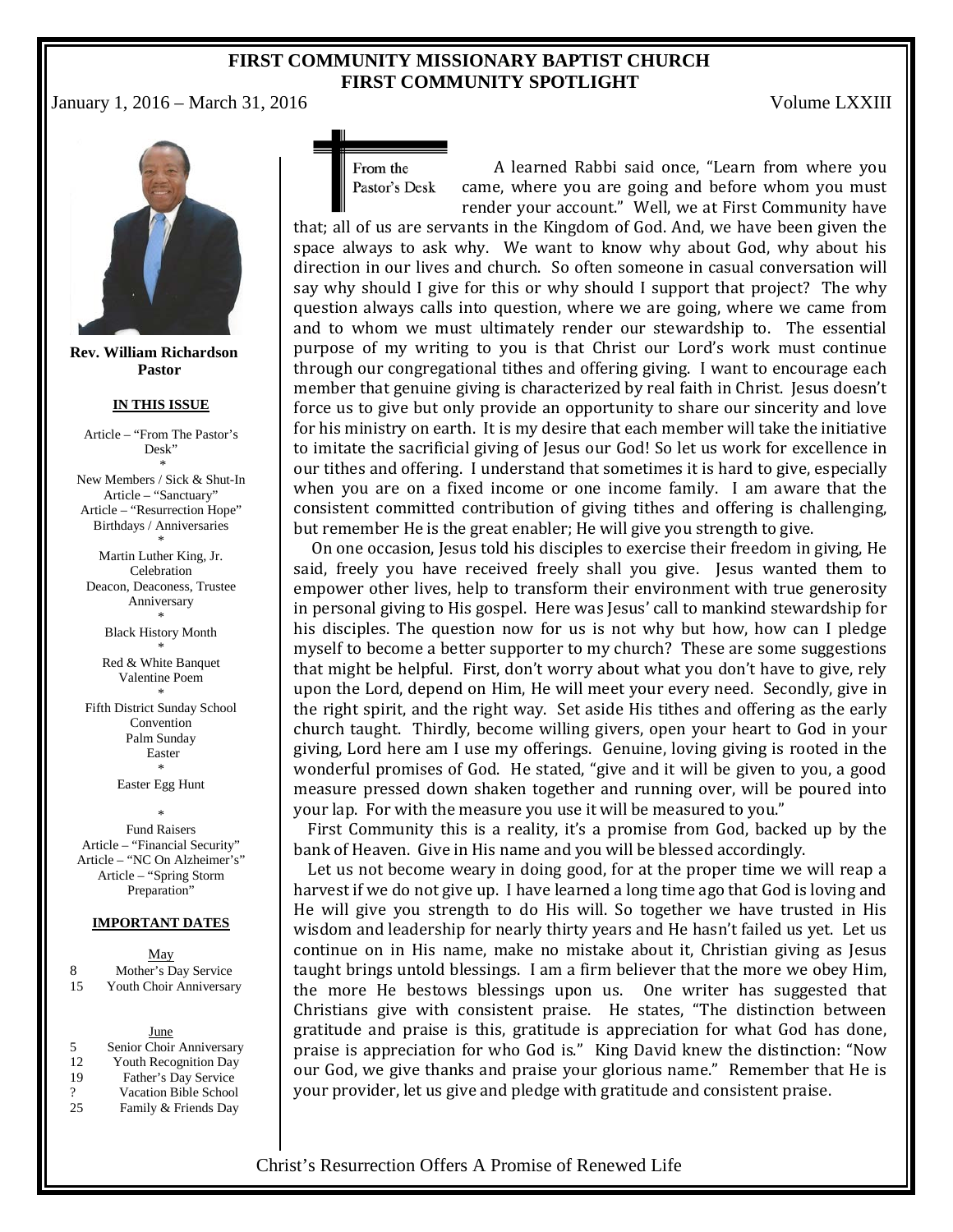



**Mary Villines Keith Cook** Welcome To First Community! May God Bless You!



SICK & SHUT-IN

**Sister Esther Jeffries Sister Mary McCauley Sister Katie Roberson Brother Henry Whitted Sister Geraldine Wilson Brother James Wilson**

Our prayers go out to all of our friends and neighbors who are sick and shut-in.

## **SANCTUARY**

What does God's House mean to you? Yes, you go there each week to worship, but that special place has individual meaning to each worshipper. It's a place for peace and reflection, a place to gain strength and patience, a place for fellowship, a place for praise and joy through music and song. Most of all, it is a place for hope. In Exodus 25:8, God said, "Let them make me a sanctuary; that I may dwell among them." Whatever your need, God is there. Won't you meet Him each week in your place of worship?

Keister-Williams Newspaper Services

First Community is a sanctuary and a place where you will hear the true Word of God.

## **SERVICES**

| Sunday School         |        | $9:30$ am          |
|-----------------------|--------|--------------------|
| <b>Church Service</b> |        | $11:00 \text{ am}$ |
| <b>Bible Study</b>    | (Wed.) | $7:00 \text{ pm}$  |

Welcome to all of our services!

## **RESURRECTION HOPE**

A heart-to-heart conversation with an elderly person can often give one the distinct realization that the modern focus on material things is misguided. Life and aging have a way of curing this false emphasis. At the end of our lives, we can look back and see that our relationships with God and those dearest to us are really what is most important. We can arm ourselves with a hope that stands the test of time.

We focus especially on the fact that we have been delivered from the wrath of God to experience the hope that He offers us as believers in Him. Many religions teach that we must work hard to reach salvation. In Christianity, we have a solid hope because Jesus has already accomplished salvation for us on the cross.

It is wholly appropriate that at this time of year we turn our minds to the hope Christ's resurrection brings. A major component of a life lived for Christ is service. That is true both here and now and in the coming kingdom. The objection of our service is twofold; we are to serve Christ, and we are to serve others.

Without Christ, we have no hope. There are many around us who need the hope Christ gives and the hope His coming again brings.

> Bible Expositor and Illumination Unit ll Spring Quarter March, April, May 2013 **>>>>>>>>>>>>>>>>>>>>>>>>>>>>>>>>>>>>>>>>>>>**



| <u>January</u>           |
|--------------------------|
| <b>Marjorie Vanhooke</b> |
| Asia Latta               |
| Wandra Richardson        |
| <b>Arissa Duff</b>       |
| <b>Jeffery Brooks</b>    |
| <b>Devana Turner</b>     |
| <b>Lester Whitted</b>    |
| <b>Amy Mitchell</b>      |
| <b>Shirley Byrd</b>      |
| <b>Larry Alston</b>      |
| Tameka Bethea            |
|                          |

## February March

| <b>Marjorie Vanhooke</b>                                                                                        | $\boldsymbol{4}$ | <b>Deborah Taylor</b> | 11        | <b>Shanna Boswell</b>    | 3   |
|-----------------------------------------------------------------------------------------------------------------|------------------|-----------------------|-----------|--------------------------|-----|
| Asia Latta                                                                                                      | 6                | <b>Elizabeth Mayo</b> | 11        | <b>Linda Snipes</b>      | 4   |
| Wandra Richardson                                                                                               | 12               | <b>Torenda Duff</b>   | 17        | <b>Doniel Bullock</b>    | 5   |
| Arissa Duff                                                                                                     | 13               | <b>Jaquel Jackson</b> | 17        | <b>Crystal Wade</b>      | 7   |
| Jeffery Brooks                                                                                                  | 18               | <b>Isaiah Johnson</b> | 18        | <b>Cyani Jacobs</b>      | 12  |
| Devana Turner                                                                                                   | 20               | <b>Kareem Bethea</b>  | 20        | <b>Geraldine Fennell</b> | 15  |
| <b>Lester Whitted</b>                                                                                           | 24               | <b>Barbara Jones</b>  | <b>20</b> | <b>Samia Privette</b>    | 21  |
| Amy Mitchell                                                                                                    | 28               | <b>Justin Riley</b>   | 26        | Shawn High               | 23  |
| <b>Shirley Byrd</b>                                                                                             | 30               |                       |           | <b>Brandon Johnson</b>   | 23  |
| Larry Alston                                                                                                    | 30               |                       |           | <b>Christina Harris</b>  | 27  |
| $\mathbf{T}_{\text{const}}$ , $\mathbf{L}_{\text{eff}}$ , $\mathbf{D}_{\text{eff}}$ , $\mathbf{L}_{\text{eff}}$ | 21               |                       |           | Deniae Leebaan           | nn. |

| Marjorie Vanhooke     | 4  | <b>Deborah Taylor</b> | 11 | <b>Shanna Boswell</b>     | 3  |
|-----------------------|----|-----------------------|----|---------------------------|----|
| Asia Latta            | 6  | Elizabeth Mayo        | 11 | Linda Snipes              | 4  |
| Wandra Richardson     | 12 | <b>Torenda Duff</b>   | 17 | <b>Doniel Bullock</b>     | 5  |
| Arissa Duff           | 13 | <b>Jaquel Jackson</b> | 17 | <b>Crystal Wade</b>       | 7  |
| Jeffery Brooks        | 18 | <b>Isaiah Johnson</b> | 18 | Cyani Jacobs              | 12 |
| Devana Turner         | 20 | Kareem Bethea         | 20 | <b>Geraldine Fennell</b>  | 15 |
| <b>Lester Whitted</b> | 24 | <b>Barbara Jones</b>  | 20 | <b>Samia Privette</b>     | 21 |
| Amy Mitchell          | 28 | <b>Justin Riley</b>   | 26 | Shawn High                | 23 |
| Shirley Byrd          | 30 |                       |    | <b>Brandon Johnson</b>    | 23 |
| Larry Alston          | 30 |                       |    | <b>Christina Harris</b>   | 27 |
| Tameka Bethea         | 31 |                       |    | Dorica Jackson            | 29 |
|                       |    |                       |    | <b>Annie Bell Jarrett</b> | 31 |

Happy Amriversary!

| January                       |    | March           |
|-------------------------------|----|-----------------|
| Nkosi & Lacey Mtumwa          | 19 | Leonard & Eliza |
| Anthony & Shereen Johnson     | 22 | Johnny Sr., & A |
| <b>Leon &amp; Dorothy Lea</b> | 27 |                 |

|    | March                            |    |
|----|----------------------------------|----|
| 19 | Leonard & Elizabeth Mayo         | 15 |
| 22 | Johnny Sr., & Annie Bell Jarrett | 31 |
|    |                                  |    |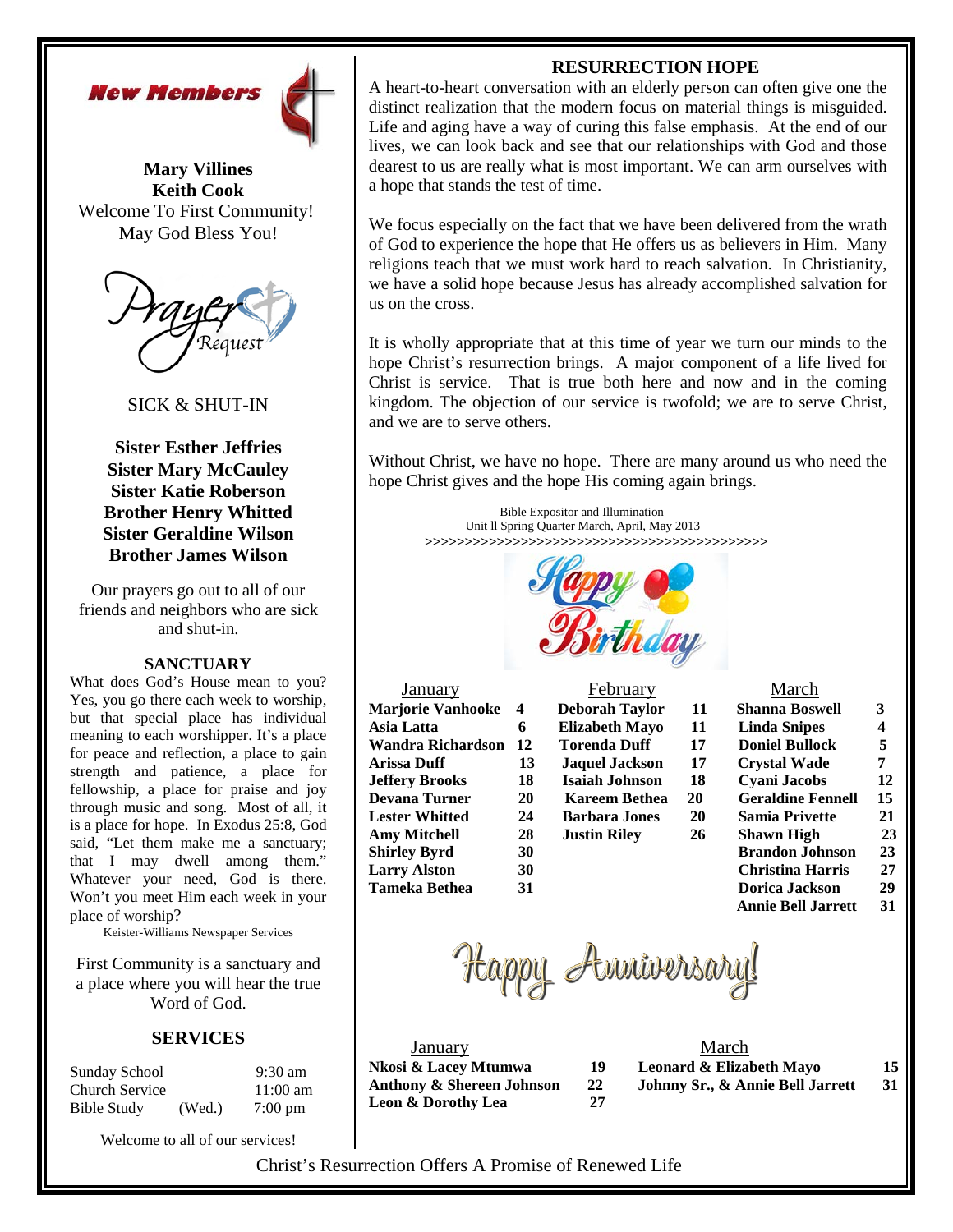## **Martin Luther King, Jr.** 1929 - 2016



First Community celebrated the 87<sup>th</sup> Birthday of **Dr. Martin Luther King, Jr.** on January 17, 2016.

The Litany read conveyed thankfulness to Dr. King for serving the needs of his people. His love, wisdom, self respect, and dignity through out his short life make all of us proud to honor him every year on his birthday. His struggle to eradicate racial injustice through nonviolence is a lesson for all of us.

**Dr. King's** Birthday was observed at the Orange County Correctional Center. Members from First Community attended. The Kings of Harmony rendered the music.

Dr. King is the First Black American Honored By A National Holiday. **>>>>>>>>>>>>>>>>>>>>>>>>>>>>>>>**

### **WORLD DAY OF PRAYER**

The World Day of Prayer was held on Friday, March 4, 2016 at Vertical Church. The Pastor is Reverend Ryan Brooks. World Day of Prayer representatives from First Community; Sister Beulah Johnson and Sister Ann Johnson attended. The country worshipped with this year was Cuba. A light lunch was served afterwards.



## **DEACON, DEACONESS & TRUSTEE 20TH ANNIVERSARY**

January 31, 2016



 **Trustee Brad Duff** , Presiding Call To Worship & Invocation – **Trustee Brad Duff** Scripture – **Trustee Craig Jones** Prayer – **Deacon Lloyd Roberson** Litany – "For Those Who Serve In The Church" – **Trustee Earl Brown** Greeting Of Guest & Announcements – **Deaconess Shirley Byrd**

Memorial Service – **Deaconess Eugenia Jarrett** & **Rev. William Richardson** The memorial service included four Deacons, three Deaconesses and three Trustees.

> Special Offering – **Trustee Jeffrey Brooks** Offertory Prayer – **Trustee Leon Lea**

Sermon – "Do You Have What "It" Takes?" – **Rev. William Richardson** If you really love God you will be a good servant. Love me with all of your heart for that is where you will feel my presence. God breathed into us our soul. Our soul never dies. When you work, work with all of your soul. Serve me with everything that is in your mind. If you love God with all of your heart, soul and mind nothing will separate you from God.

> In the reading on this anniversary WE ARE CALLED…

WE ARE CALLED TO LOVE, WE ARE CALLED TO BE FAITHFUL, WE ARE CALLED TO BE OBEDIENT, WE ARE CALLED TO BELIEVE, WE ARE CALLED TO GIVE, WE ARE CALLED TO BE COURAGEOUS, AND WE ARE CALLED TO SERVE OTHERS.

## **COMMUNION**

On the first Sunday in each month First Community members and friends are extended an invitation to come To The Lord's Table by our pastor **Rev. William Richardson**. We join together in the eating of the bread and drinking of the wine in remembrance of Christ's love for us. Jesus said, "This is my body which is given for you: this do in remembrance of me." Luke 22:19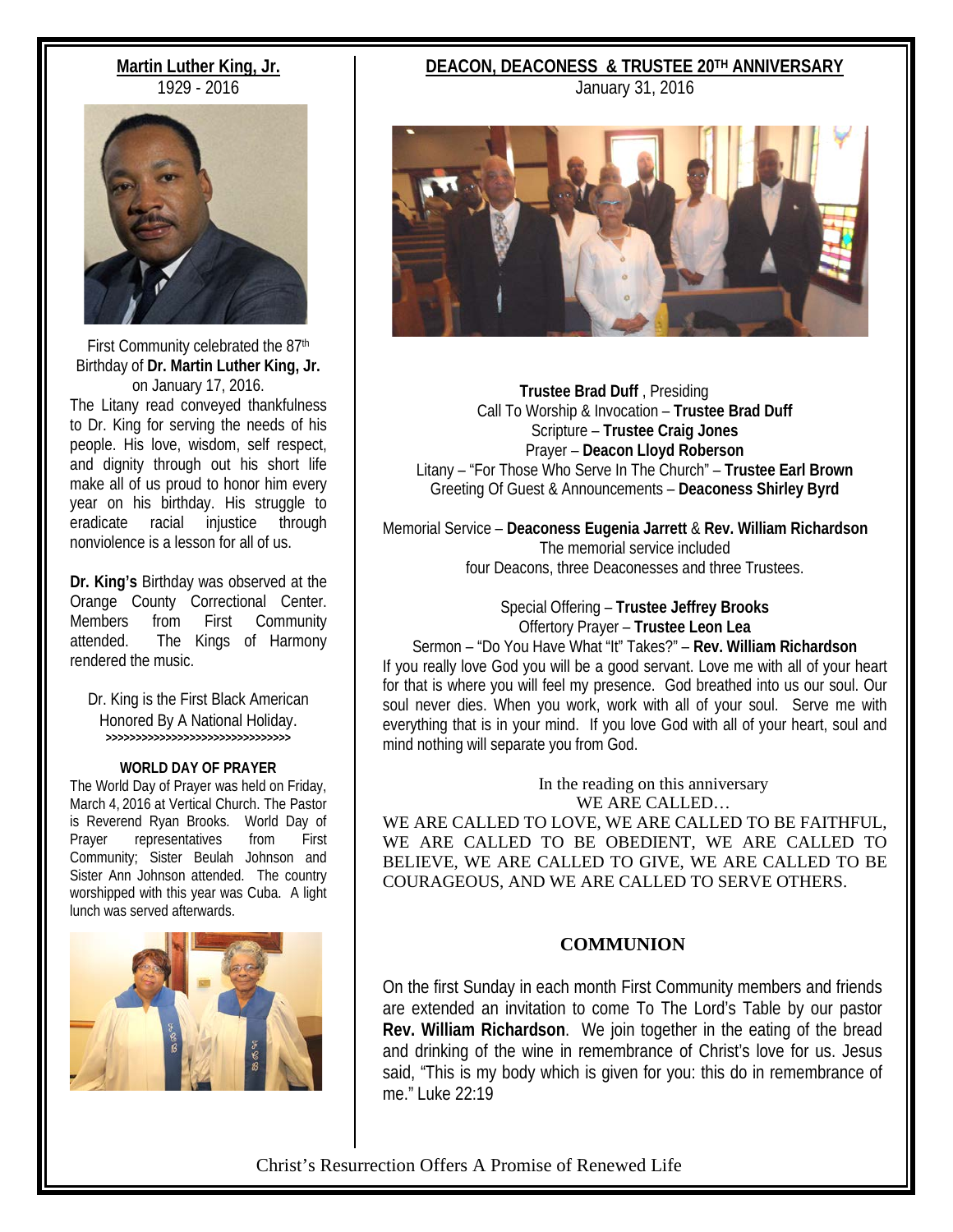## **BLACK HISTORY MONTH**

The month of February has been designated as a time to recognize the achievements of Black Americans, past and present. Their contributions and achievements have paved the way for the future success of Black Americans.

> February 14, 2016 Black History Special Reading and Recognition **Architecture**







**Seletha Pherribo Julian Abele Asia Latta Phil Freelon**



 February 21, 2016 Black History Special Reading and Recognition **Sports**

**Deniya Turrentine Marlin Briscoe Stephanie Brodie Cameron Newton**





February 28, 2016 Black History Special Reading and Recognition **Law**

**Kareem Bethea Eric Holder, Jr. Rev. William Richardson Loretta E. Lynch**











## **Donald McIver, Jr** Guest Speaker



**Donald McIver Jr.** was the guest speaker on February 28, 2016. Per Donald he received his foundation at First Community. He said you have to have a purpose. Donald's purpose is to do something good in this world. Two things are needed to accomplish this purpose, Faith and Love. When you know you are doing wrong you have to change. Donald expressed appreciation for the foundation that he received at First Community under the leadership of his Pastor, **Rev. William Richardson**. Donald's parents are Donald **McIver, Sr. & Rita McIver.** Donald was introduced by his sister **Ashlyn McIver.** First Community thanks **Donald** for a wonderful and encouraging speech.

Our Annual Black History Celebration culminated on today. Members dressed in their African Attire. Our Annual Soul Food Dinner was held following the morning service.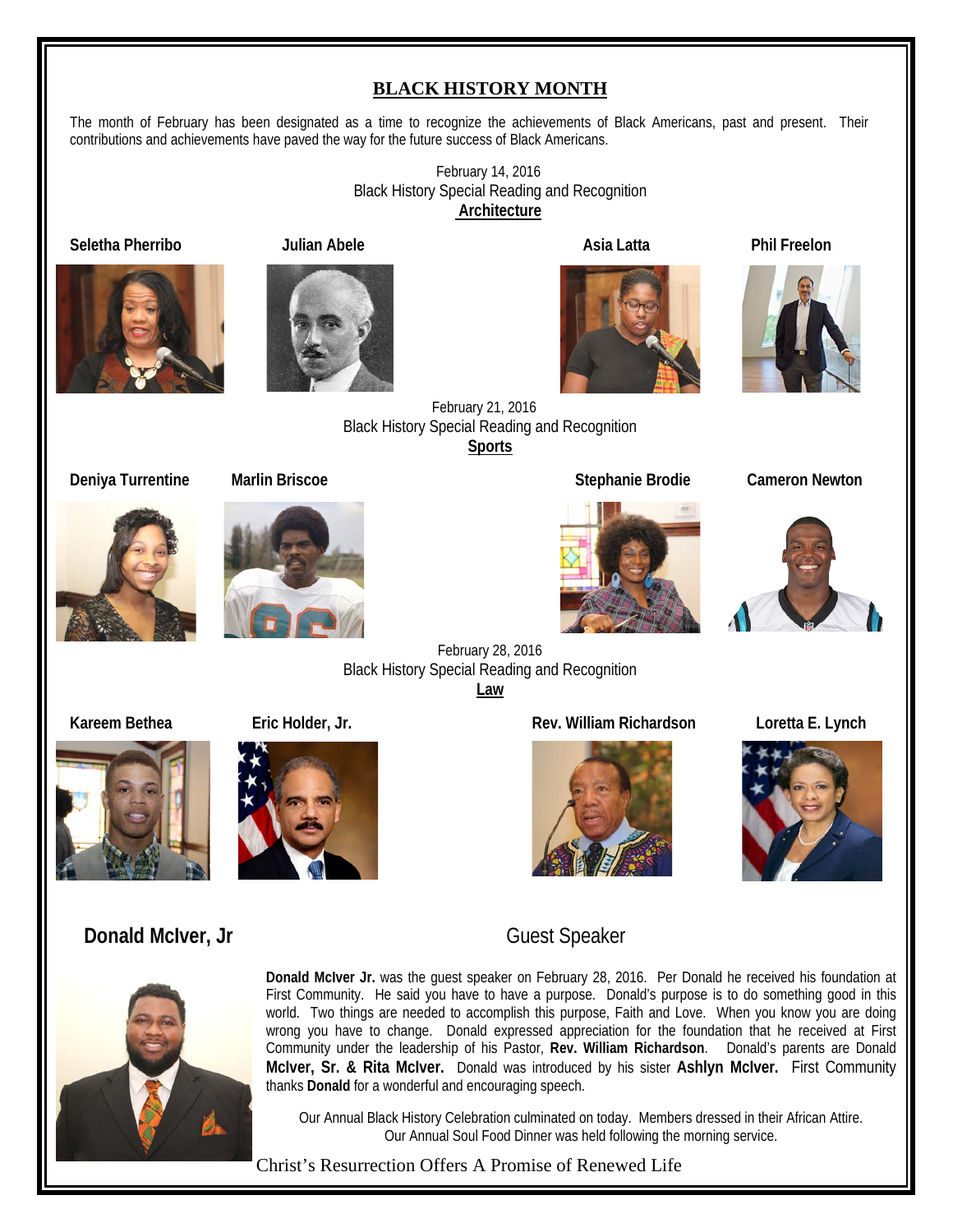## **RED AND WHITE BANQUET**

 February 13. 2016 First Community Baptist Church

Presiding………..**Rev. Gladys Long** Music……**The Legendary Silver Stars** Prayer………**Sister Shirley Byrd** Welcome…….**Sister Cherba Torain**





## Pastor's Fashion Show Participants

**Rev. Kenneth Hammond Rev. Scottie Torain Rev. James Florence Rev. William Richardson**

Blessing of Food……**Rev. Gladys Long**

**Skit** Two Sisters **Sister Melinda Wilson Sister Brenda Daye**

Remarks **Sister Louise Murphy Rev. William Richardson**





# **First Community Senior Ushers >>>>>>>>>>>>>>>>>>>>>>>>>>>>>**

**Jesus Is My Valentine**

Jesus is my Valentine; I talk to Him each day. He never, never leaves me; And always listens when I pray. Yes He is my Valentine; There is no love like His. He is the heart of all that is; For Him I breathe and live. He's a Valentine that never lies; Never hurts or breaks. He always has forgiven me; For all my past mistakes. If you only knew my Valentine; You would love Him too. For His love is always perfect; His love is always true. So if your heart is longing; For a love that never ends. For someone that is faithful; You know you can depend. Call upon my Valentine; He'll wash away your sin. He will be your Valentine; And your very dearest, dearest friend.

Christ's Resurrection Offers A Promise of Renewed Life By Susan Y Nikitenko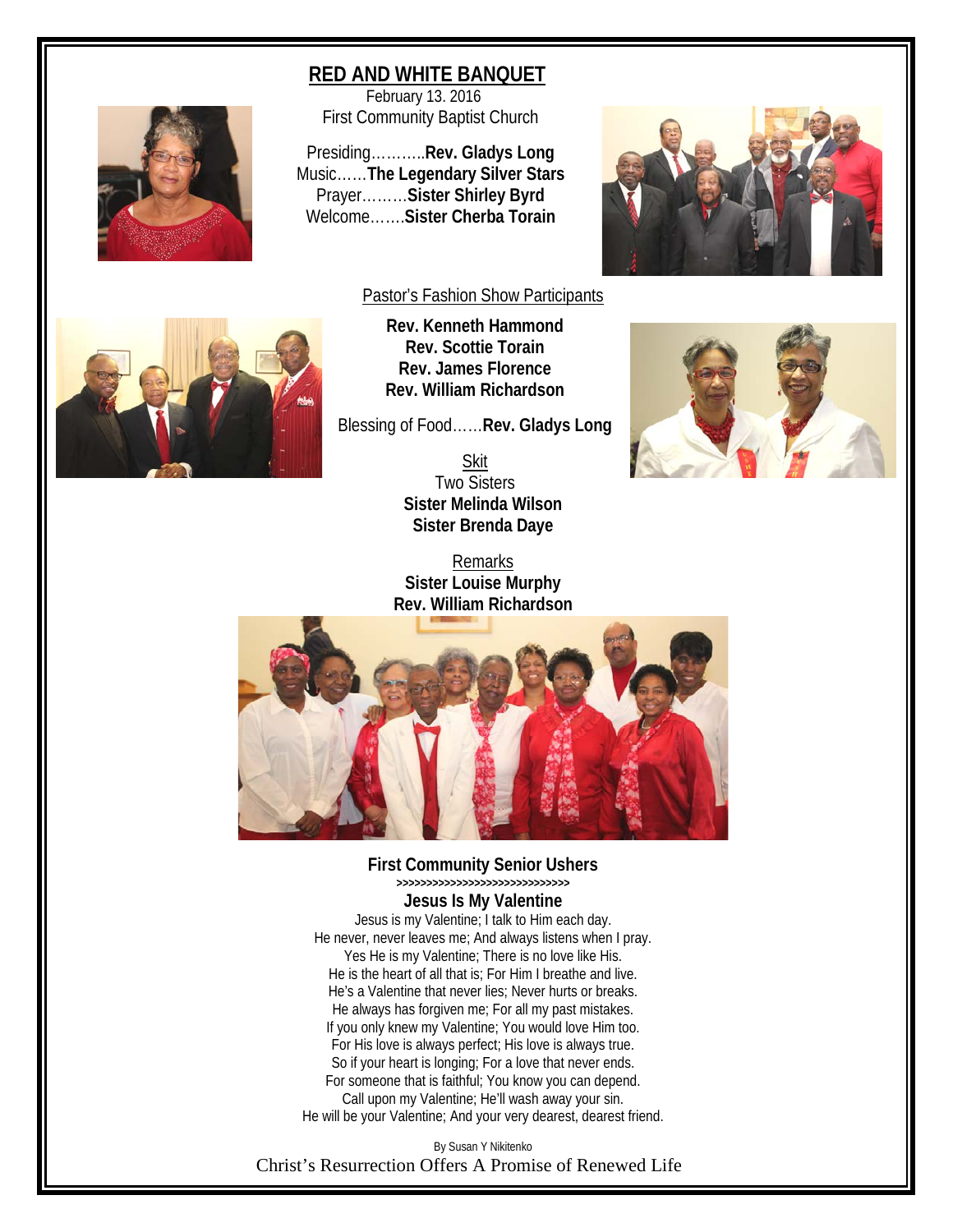## **FUND RAISERS**

Foot Rally February 7, 2016



The Foot Rally fund raiser was a success. Each member gave the amount of money for their shoe size. This fund raiser was sponsored by the Usher Board.

> Have A Heart For Mission February 14, 2016



"Have a Heart For Mission" was sponsored by the Youth Missionaries. Members were asked to contribute their loose change. This fund raiser is to help the Youth Missionaries continue their work. >>>>>>>>>>>>>>>>>>>>>>>>>>>>>>>>>>>>

Financial Security

Protect Yourself: Shred It

Identity theft is on the rise nation wide, but you can help protect yourself by shredding personal documents before throwing them away. Excerpts from AARP article.

>>>>>>>>>>>>>>>>>>>>>>>>>>>>>>>>>>

## **NORTH CAROLINA**

Easing the burden Alzheimer's disease is devastating, and family members who care for people with dementia face particular stress. They may feel they are "running a marathon without ever seeing the finish line," said Lisa P. Gwyther, associate professor at Duke University Medical Center and co-chair of the North Carolina Task Force on Alzheimer's disease and Related Dementia. "The burden can be great, information insufficient and doubt overwhelming." The task force is expected to release a report in April recommending action steps for policymakers and organizations that assist people with dementia and their families. AARP serves on the task force and is urging lawmakers to start by passing legislation that would allow North Carolina courts to recognize guardianship established across state lines. North Carolina is home to 150,000 people with Alzheimer's, a number expected to reach 210,000 by 2025.

## **SPRING STORM PREPARATION**

 Spring brings exciting times with budding flowers, warmer temperatures and longer days in the Carolinas, but it also brings unique weather patterns that include heavy rain, wind and hail. Over the last few years, various regions have experienced erratic weather events causing significant losses and damage to property. Follow these tips during adverse weather conditions:

## Heavy Rain

 Check gutters and down spouts in early spring to make sure they are pointing away from your home. It's a good rule of thumb to check the entry points where rainwater enters to ensure the area is free of leaves and debris, which may cause water to back up and flow in an unintended direction – towards or into the home. Install splash blocks at the water outlet points of downspouts or install underground piping to further direct water away from your home.

 Familiarize yourself with flood insurance because heavy rain often has fast rising water. Many people are not aware that flood damage is not provided by a common homeowner's insurance policy.

## High Winds

 Two or three consecutive rainy days combined with windy conditions typically cause trees or limbs to fall. Spring is a good time to inspect trees, fences and other structures as proactive measures to avoid something from landing on your home. If extreme storm warnings are communicated in advance, always move any unsecured patio furniture, sports equipment or items that have potential to blow into you house or property. And, should trees or limbs happen to fall, remember to move your automobile out of striking distance to avoid potential damage.

 Lastly it is always a good idea to trim back branches and foliage encroaching the home's roof area, windows, outside walls, fences and decking.

## Hail

 It's fascinating to see frozen balls of ice falling from the sky when it is 80 degrees outside. However, hail is extremely damaging to homes and automobiles. Pull your vehicles inside a garage or carport, if available, to prevent damage to the finish and glass. Notify your homeowner's insurance company as soon as storm damage occurs and seek an expert opinion to assess the situation. If someone uninvited comes to your home and claims you have damage, consider this a red flag and proceed with caution before entering into any repair contracts.

Jim McCafferty, Senior Vice President of AAA Insurance Services

Your AARP State News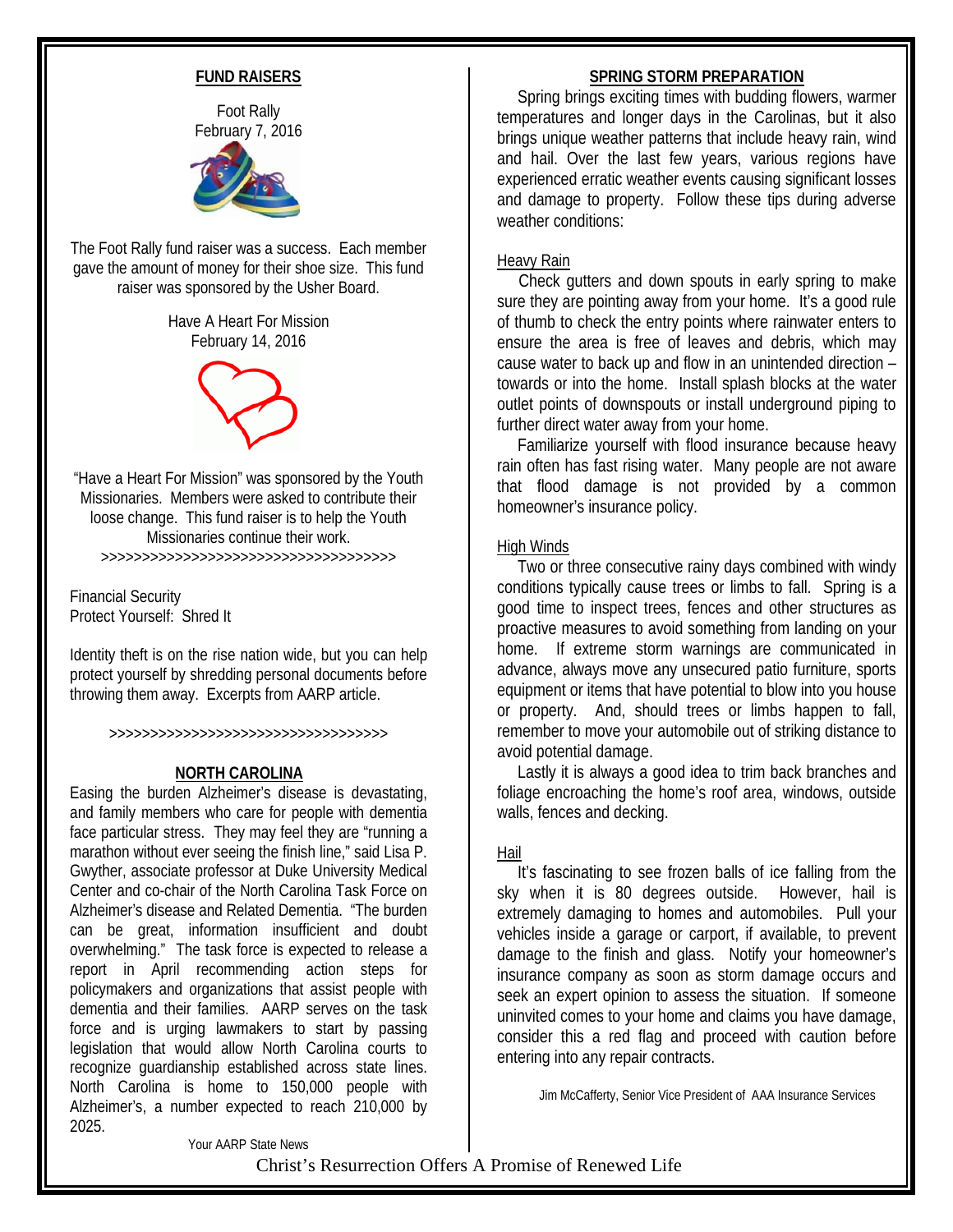## **FIFTH DISTRICT SUNDAY SCHOOL CONVENTION CONGRESS OF CHRISTIAN EDUCATION - EAST CEDAR GROVE ASSOCIATION**

Fifth District Sunday School Convention

Presents

"Gospel Music in the Black Church"

Following the Devotion and Welcome by Mt. Zoar members, the installation of Officers for 2016-2018 was installed. The new President will be **Rev. Cecil Fields**. **Deacon Lloyd Roberson** will continue to serve as the treasurer until that position is filled. **Sister Marian Starnes** will continue as the Secretary and **Sister Barbara Parker** will keep her position as Program and Higher Education Award Chairperson. The Roll was called and counted and the Trophy was presented to St. John Missionary Baptist Church for having the most members attend. First Community had thirteen members attend.

> Gospel Music – "A Piece of History" **Evangelist Barbara Parker** read the history of Black Music

Music

**Mt. Zoar Youth Choir Solo – Rev. Cecil Fields St. John's Youth Choir Solo – Sister Karen Alston**

Each Choir and Soloists sang 2 Selections

Remarks – **Rev. Tony Boss** – Congress of Christian Education Remarks – **Deacon Lloyd Roberson** – President – 5th District Remarks and Benediction – **Rev. Norman T Davis**, Pastor, Mt. Zoar Baptist Church

The Sunday School Convention was held on March 10, 2016 at Mt. Zoar Missionary Baptist Church.

## **THANK YOU**

**Deacon Lloyd Roberson** served as the President of the Fifth District Sunday School for six years. First Community Church Family would like to thank **Deacon Roberson** for fulfilling his duty as president in a manner that makes us so proud of him. It may have been difficult at times but he never gave up. **Deacon Roberson** is truly a Christian role model for all of us. We love you! May God continue to bless **Deacon Roberson** and **Deaconess Katie Roberson.**

>>>>>>>>>>>>>>>>>>>>>>>>>>>>>>>>>>>>>>>>>>>>>>>>>>>>>>>>>>>>>>>>>>>>>>>>>>>>>>>>>>>>>>>>>>>>>>>>>>>>>>>>>>>>>>>>>>>>>>>>>>>>>

March 20, 2016 The **Youth Choir** marched in waving palm branches. **The Youth Choir** provided the music. Ushers – **The Young Adult Ushers** Greeter – **Sister Cherba Torain** Praise Dance – My Life, My Love, My All - By: **Ciara Bullock** Sermon – "Joy In The City" – **Rev. William Richardson** 

 **EASTER SUNDAY**  March 27, 2016

**The Male Chorus** provided the music along with other choir members. Usher – **The Senior Ushers** Greeter – **Iris Folk** Sermon – "Comfort of the Resurrection" **– Rev. William Richardson**

Because of the Cross, we have: The most wonderful things Forgiveness for our sins That Easter time brings Reconciliation to the Father Is knowing that our Lord Hope for the future Network Controller Was crucified for all Redemption for our souls The giving of His life Healing for our bodies The most holy sacrifice Victory over death And He did it just for us Restoration of our lives Courcil Courses and Cut of His undying love Deliverance from the enemy Then on the third day Soundness of mind He rose from the grave ...and God's transforming grace And lives forever more Wrapped in His Amazing Love. As our Saviour and Lord.

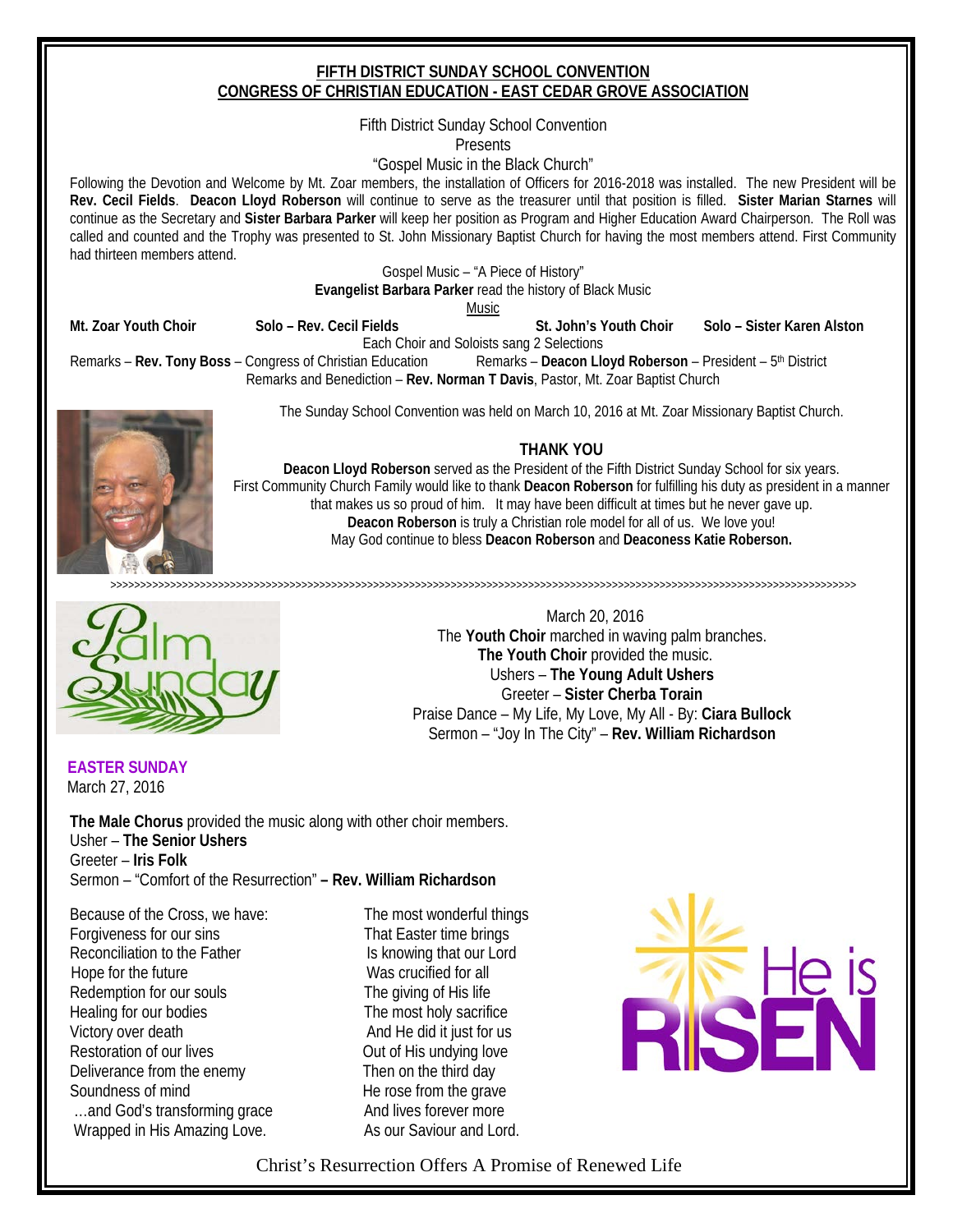#### By M.S. Lowndes

## **PALM SUNDAY- EASTER SUNDAY PICTURES**









**EASTER EGG HUNT**